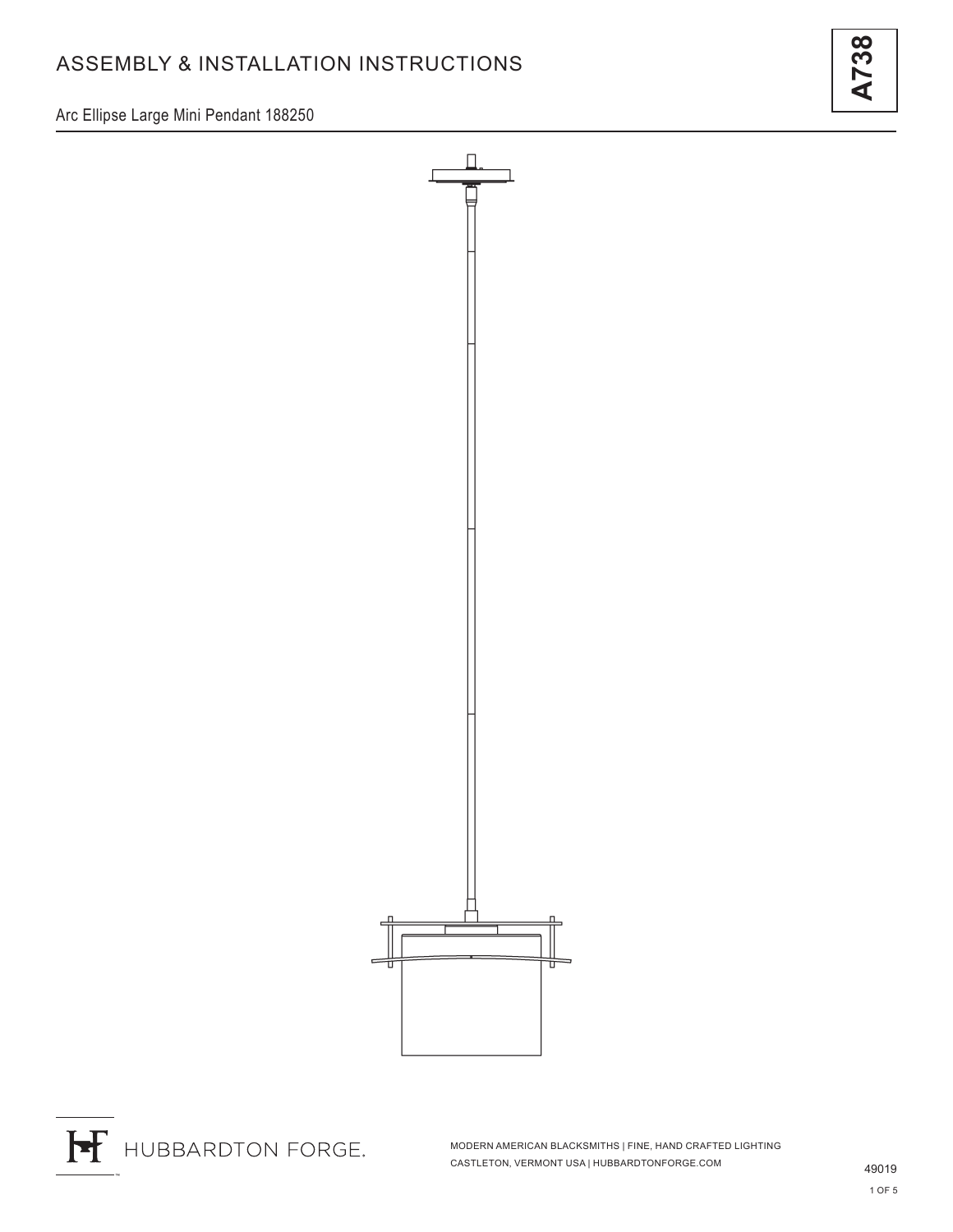### **Component Parts**

- **A Fixture**
- **B Fixture Coupling**
- **C Crossbar**
- **D Jam Nut**
- **E Threaded Nipple**
- **F Ground Screw**
- **G Canopy Ring**
- **H Canopy**
- **I Swivel**
- **J 3" Fixture Pipe (1)**
- **K 6" Fixture Pipe (1)**
- **L 12" Fixture Pipe (3)**
- **M Stem Nipple (6)**
- **N Socket**
- **O Bulb (not included)**
- **P Retaining Ring**
- **Q Glass**



<u>ကိ</u>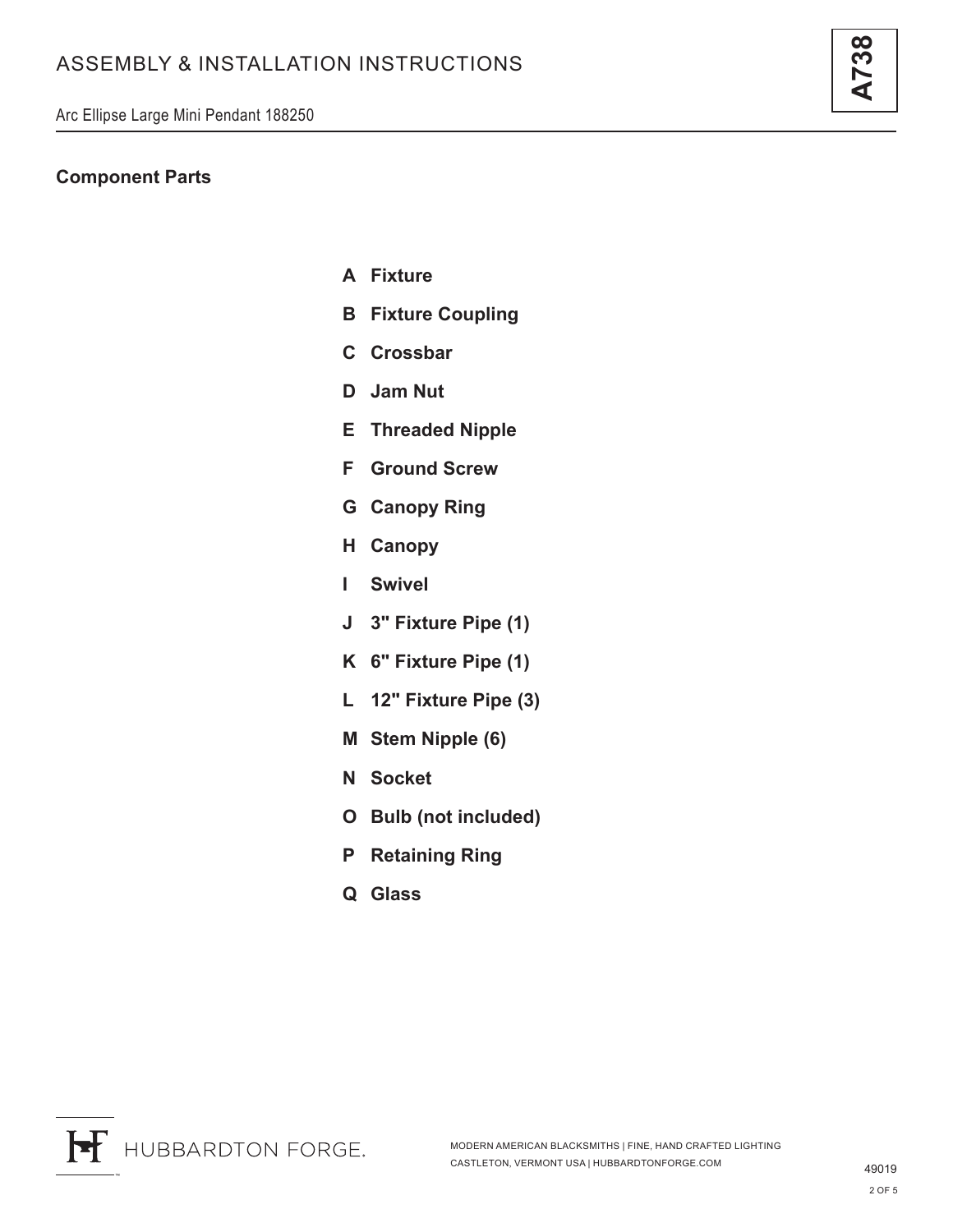

#### Arc Ellipse Large Mini Pendant 188250

**CAUTION:** *FAILURE TO INSTALL THIS FIXTURE PROPERLY MAY RESULT IN SERIOUS PERSONAL INJURY OR DEATH AND PROPERTY DAMAGE.* We recommend installation by a licensed electrician. This product must be installed in accordance with applicable installation code(s), by a person familiar with the construction and operation of the product and the hazards involved.\*

Caution: Do not exceed maximum wattage noted on fixture. Use only recommended bulbs with fixture.

Please Note: After installation extra hardware and accessories are possible due to our kits are used on multiple products and options.

#### **To Install Fixture** *(Figure 1) on following page*

**CAUTION:** BE SURE POWER IS OFF AT THE MAIN BREAKER BOX PRIOR TO INSTALLATION.

- 1. Carefully unpack fixture (A) from the carton.
- 2. Thread jam nut (D) and crossbar (C) onto threaded nipple (E) with ground screw (F) facing towards swivel (I); leave both parts loose.
- 3. Using two machine screws (not provided), temporarily fasten crossbar (C) to the electric box.

**NOTE:** A NEW ELECTRIC BOX COMES WITH SCREWS. WHEN REPLACING A FIXTURE, RETAIN THE EXISTING SCREWS FOR USE WITH THE NEW FIXTURE.

- 4. Adjust the length of threaded nipple (E) in crossbar (C) so that canopy ring (G) will hold canopy (H) against the ceiling with no threads showing for best appearance. When the correct adjustment is established, tighten jam nut (D) against crossbar (C) to secure the adjustment.
- 5. Remove crossbar (C) from the electrical box and proceed with the assembly instructions.
- 6. Locate fixture pipes (J, K, L), fixture (A) and stem nipples (M). Nipples (M) can be found in the kit bag.
- 7. Provided are multiple fixture pipes in three different lengths. Choose the combination that will acheive the overall height desired. Refer to the table below to determine the pipes required to reach the desired overall height. Once you have determined the components necessary, feed the wires that exit fixture coupling (B) through the individual components and thread pipes and couplings together. Wires will slip easier through loose components than through pipes and couplings that are pre-assembled. Once wires are run, apply thread locking compound to all the connection points and assemble the pipes and nipples.

|                                                                         |              | <b>Overall Height of Fixture</b> |      |      |      |      |      |      |      |      |      |      |      |      |      |      |      |
|-------------------------------------------------------------------------|--------------|----------------------------------|------|------|------|------|------|------|------|------|------|------|------|------|------|------|------|
|                                                                         |              | 12.5                             | 15.5 | 18.5 | 21.5 | 24.5 | 27.5 | 30.5 | 33.5 | 36.5 | 39.5 | 42.5 | 45.5 | 48.5 | 51.5 | 54.5 | 57.5 |
| $\mathbf{\overline{5}}$<br>$\mathbf{a}$<br>゠<br>ъ.<br>௨<br>ے<br>ъ<br>്ധ | 3" Pipe (J)  |                                  |      |      |      |      |      |      |      |      |      |      |      |      |      |      |      |
|                                                                         | 6" Pipe (K)  |                                  |      |      |      |      |      |      |      |      |      |      |      |      |      |      |      |
|                                                                         | 12" Pipe (L) |                                  |      |      |      |      |      |      |      |      |      |      |      |      |      |      |      |

**NOTE:** APPLICATION OF THE THREAD LOCKING COMPOUND IS NECESSARY TO PREVENT THE PIPE FROM LOOSENING DURING REGULAR MAINTENANCE AND CLEANING OF THE FIXTURE. BE CERTAIN TO APPLY THE COMPOUND.

- 8. Carefully slide canopy ring (G) and canopy (H) over wires and fixture pipes (J, K, L) until they rest on fixture (A).
- 9. Slip wires from the fixture (A) through assembled swivel (I) and thread swivel onto final pipe. It may be neccesary to remove a nipple (M) for this to work on shorter overall fixture heights.
- 10. Refer to instructions on next page to continue installation.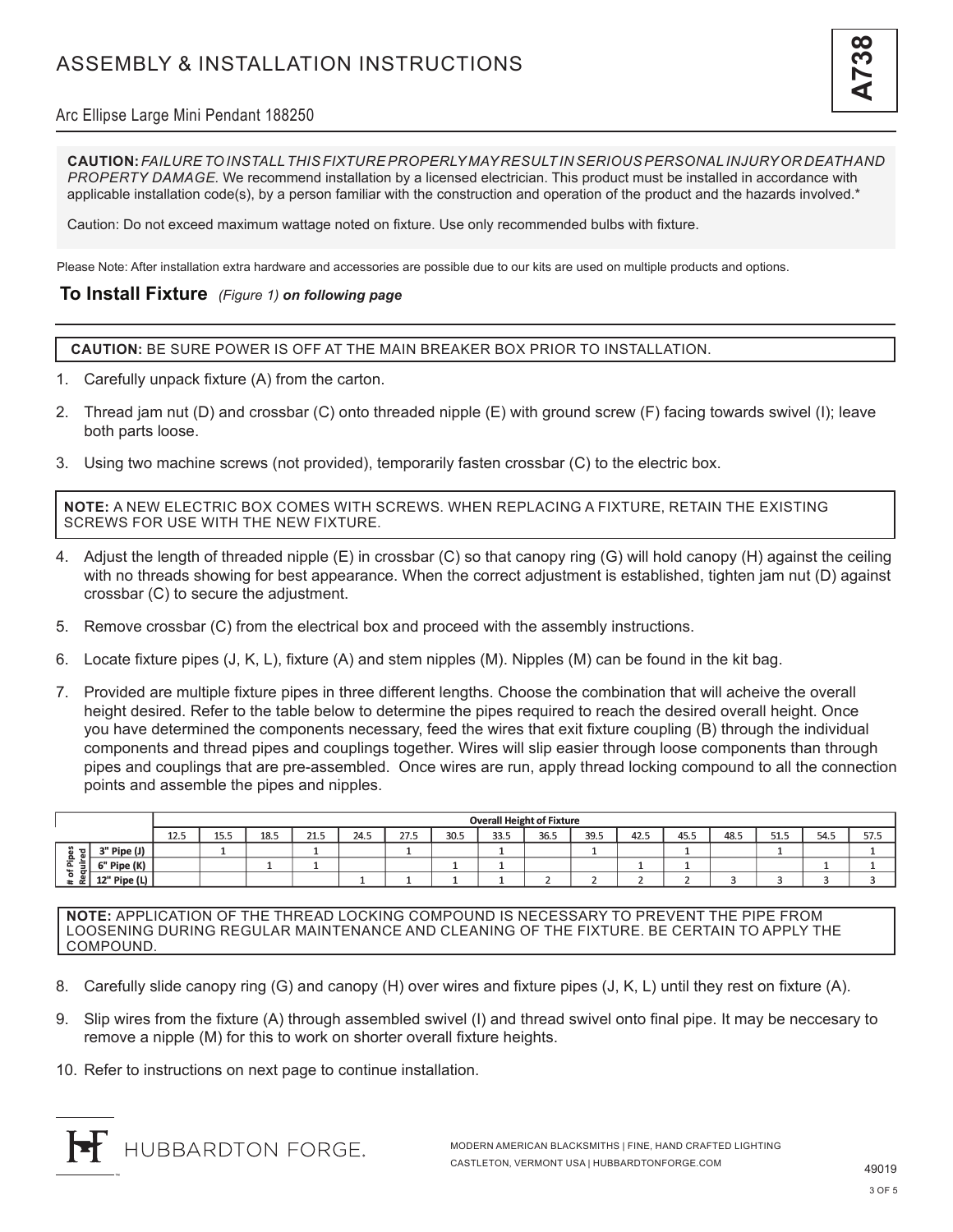Arc Ellipse Large Mini Pendant 188250

- 11. Using two machine screws (not provided), fasten crossbar (C) to the electric box.
- 12. Using suitable wire connectors (not provided) connect fixture wires to supply (white/ribbed to white and black/smooth to black). Attach a pigtail lead to crossbar ground screw (F). Hold canopy (H) close, connect all ground wires (bare copper or green to bare copper or green).

**CAUTION:** MAKE SURE WIRE CONNECTORS ARE TWISTED ON SECURELY, AND NO BARE WIRE IS EXPOSED.

13. Slide canopy (H) against ceiling, and secure with canopy ring (G).

**CAUTION:** BE SURE NO WIRES ARE PINCHED BETWEEN CANOPY (H) AND THE CEILING.



*(Figure 1)*